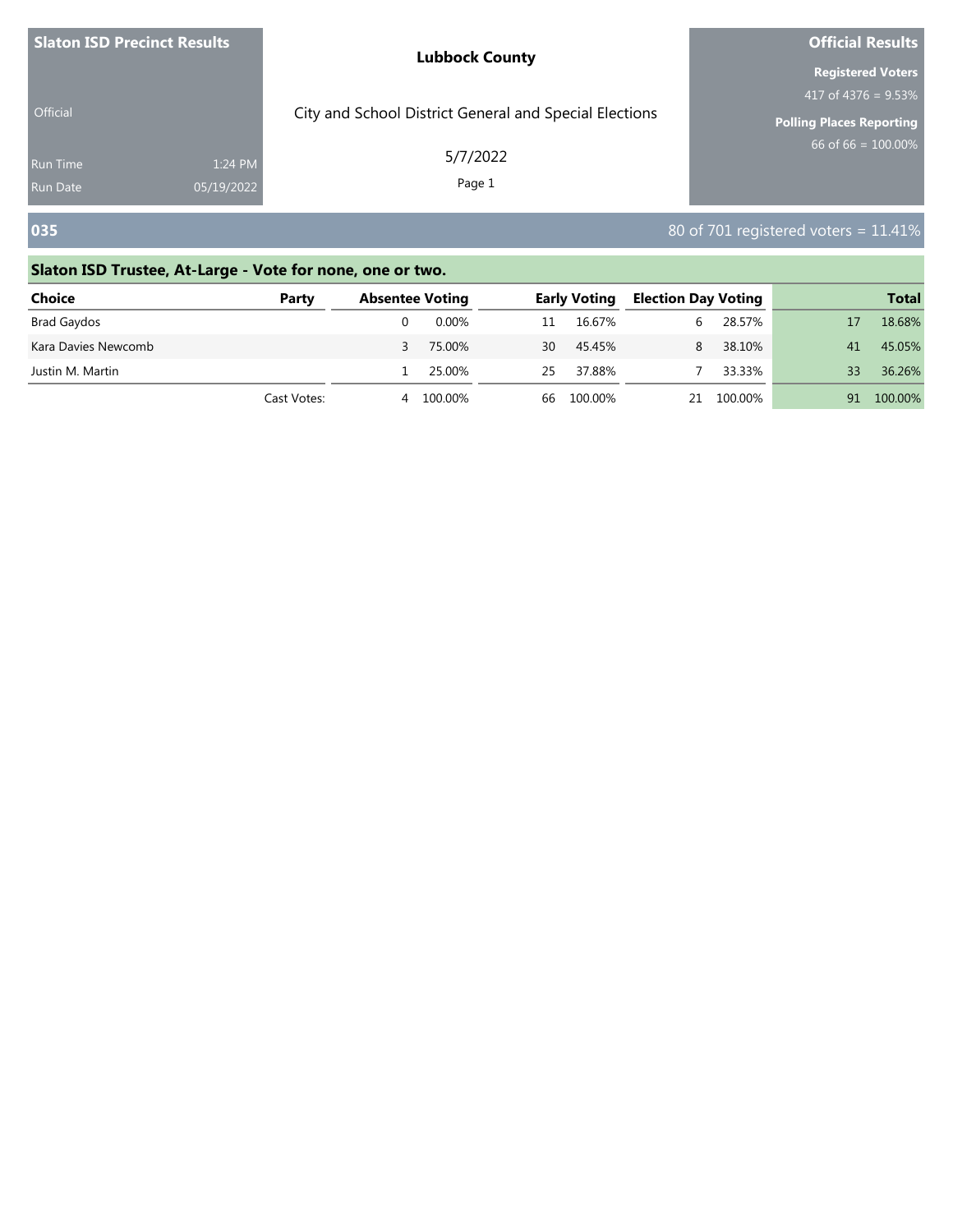| <b>Slaton ISD Precinct Results</b> |                       | <b>Lubbock County</b>                                  | <b>Official Results</b>                                                               |
|------------------------------------|-----------------------|--------------------------------------------------------|---------------------------------------------------------------------------------------|
| <b>Official</b>                    |                       | City and School District General and Special Elections | <b>Registered Voters</b><br>417 of 4376 = $9.53\%$<br><b>Polling Places Reporting</b> |
| <b>Run Time</b><br><b>Run Date</b> | 1:24 PM<br>05/19/2022 | 5/7/2022<br>Page 2                                     | 66 of $66 = 100.00\%$                                                                 |
| 036                                |                       |                                                        | 244 of 2,006 registered voters = $12.16\%$                                            |

| <b>Choice</b>       | Party       |    | <b>Absentee Voting</b> |     | <b>Early Voting</b> | <b>Election Day Voting</b> |         |     | <b>Total</b> |
|---------------------|-------------|----|------------------------|-----|---------------------|----------------------------|---------|-----|--------------|
| Brad Gaydos         |             |    | 6.06%                  | 40  | 19.05%              | 22                         | 18.18%  | 64  | 17.58%       |
| Kara Davies Newcomb |             | 11 | 33.33%                 | 88  | 41.90%              | 50                         | 41.32%  | 149 | 40.93%       |
| Justin M. Martin    |             | 20 | 60.61%                 | 82  | 39.05%              | 49                         | 40.50%  | 151 | 41.48%       |
|                     | Cast Votes: | 33 | 100.00%                | 210 | 100.00%             | 121                        | 100.00% | 364 | 100.00%      |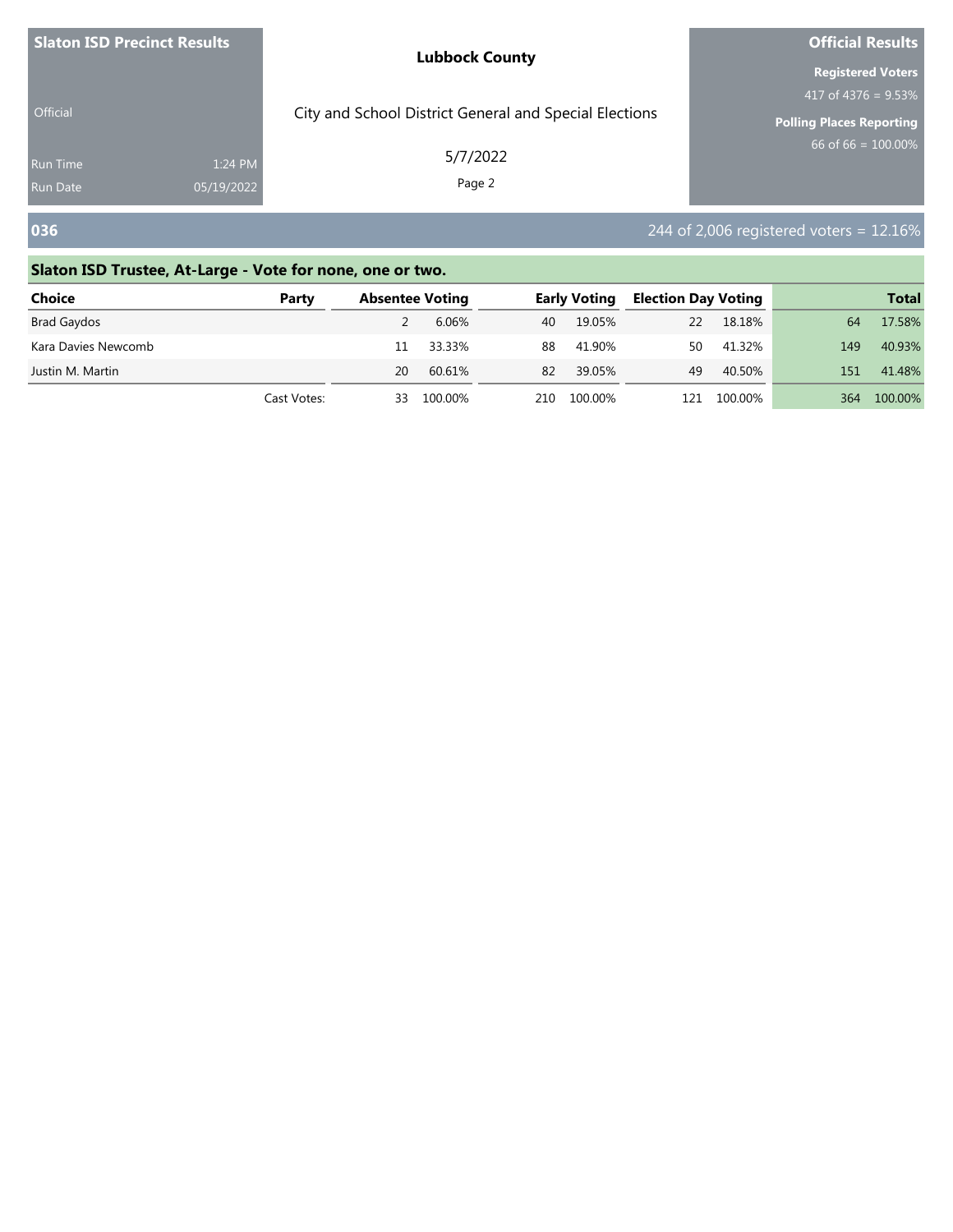| <b>Slaton ISD Precinct Results</b> |                       | <b>Lubbock County</b>                                  | <b>Official Results</b><br><b>Registered Voters</b>       |  |  |
|------------------------------------|-----------------------|--------------------------------------------------------|-----------------------------------------------------------|--|--|
| <b>Official</b>                    |                       | City and School District General and Special Elections | 417 of 4376 = $9.53\%$<br><b>Polling Places Reporting</b> |  |  |
| <b>Run Time</b><br><b>Run Date</b> | 1:24 PM<br>05/19/2022 | 5/7/2022<br>Page 3                                     | 66 of $66 = 100.00\%$                                     |  |  |
| 038                                |                       |                                                        | 93 of 1,650 registered voters = $5.64\%$                  |  |  |

| <b>Choice</b>       | Party       |    | <b>Absentee Voting</b> |    | <b>Early Voting</b> | <b>Election Day Voting</b> |            |     | <b>Total</b> |
|---------------------|-------------|----|------------------------|----|---------------------|----------------------------|------------|-----|--------------|
| Brad Gaydos         |             |    | 27.78%                 | 20 | 27.03%              | 10                         | 28.57%     | 35  | 27.56%       |
| Kara Davies Newcomb |             |    | 4 22.22%               | 17 | 22 97%              | 11                         | 31.43%     | 32  | 25.20%       |
| Justin M. Martin    |             | q  | 50.00%                 | 37 | 50.00%              | 14                         | 40.00%     | 60  | 47.24%       |
|                     | Cast Votes: | 18 | 100.00%                | 74 | 100.00%             |                            | 35 100.00% | 127 | 100.00%      |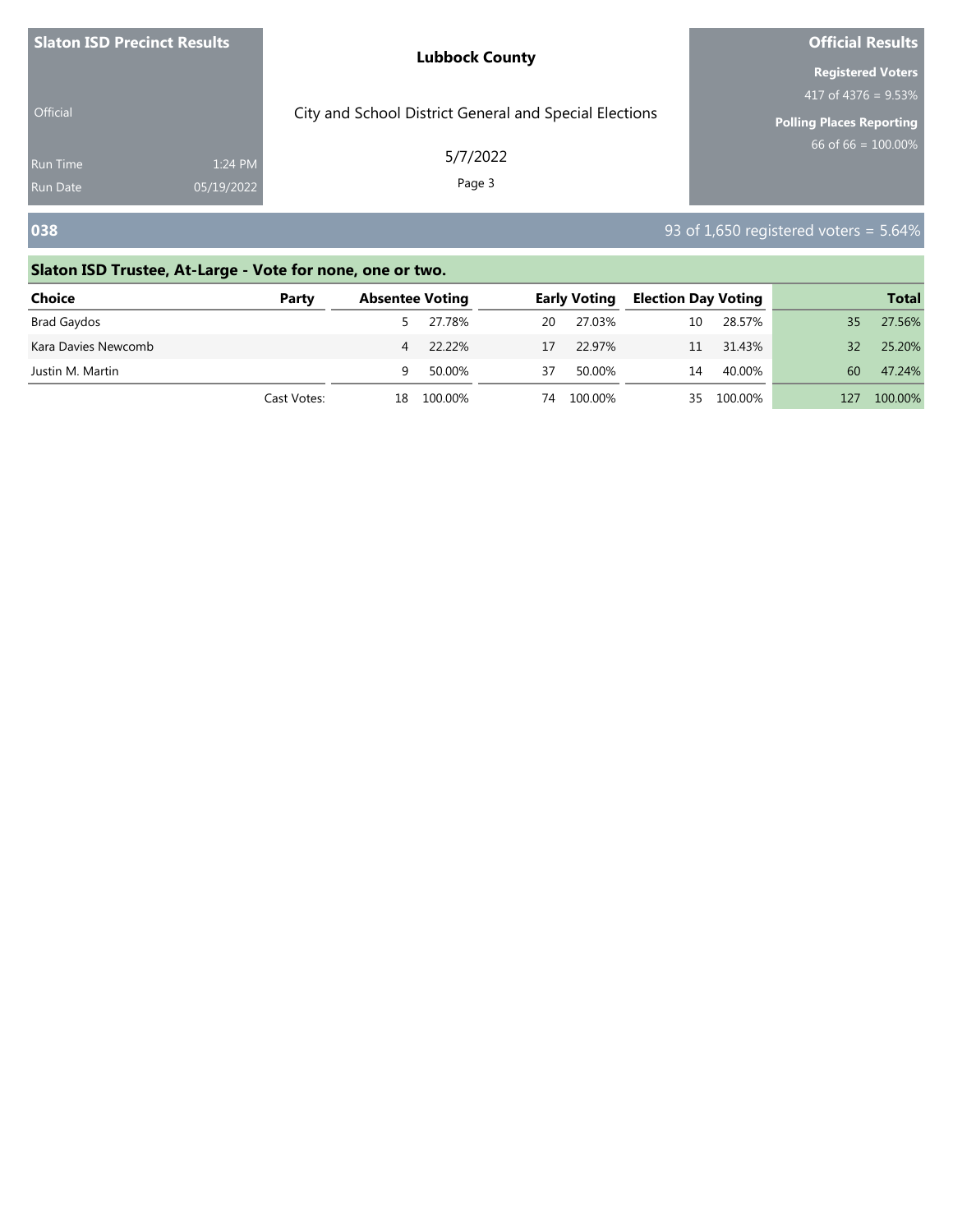| <b>Slaton ISD Precinct Results</b> |            | <b>Lubbock County</b>                                  | <b>Official Results</b>                            |  |  |
|------------------------------------|------------|--------------------------------------------------------|----------------------------------------------------|--|--|
|                                    |            |                                                        | <b>Registered Voters</b><br>417 of $4376 = 9.53\%$ |  |  |
| Official                           |            | City and School District General and Special Elections | <b>Polling Places Reporting</b>                    |  |  |
| <b>Run Time</b>                    | 1:24 PM    | 5/7/2022                                               | 66 of $66 = 100.00\%$                              |  |  |
| <b>Run Date</b>                    | 05/19/2022 | Page 4                                                 |                                                    |  |  |
| 051                                |            |                                                        | 0 of 0 registered voters = $0.00\%$                |  |  |

| <b>Choice</b>       | Party       | <b>Absentee Voting</b> |       | <b>Early Voting</b> | <b>Election Day Voting</b> |          | <b>Total</b> |
|---------------------|-------------|------------------------|-------|---------------------|----------------------------|----------|--------------|
| <b>Brad Gaydos</b>  |             |                        | 0.00% | 0.00%               |                            | $0.00\%$ | 0.00%        |
| Kara Davies Newcomb |             |                        | 0.00% | $0.00\%$            |                            | $0.00\%$ | 0.00%        |
| Justin M. Martin    |             |                        | 0.00% | $0.00\%$            |                            | $0.00\%$ | 0.00%        |
|                     | Cast Votes: |                        | 0.00% | $0.00\%$            |                            | $0.00\%$ | 0.00%        |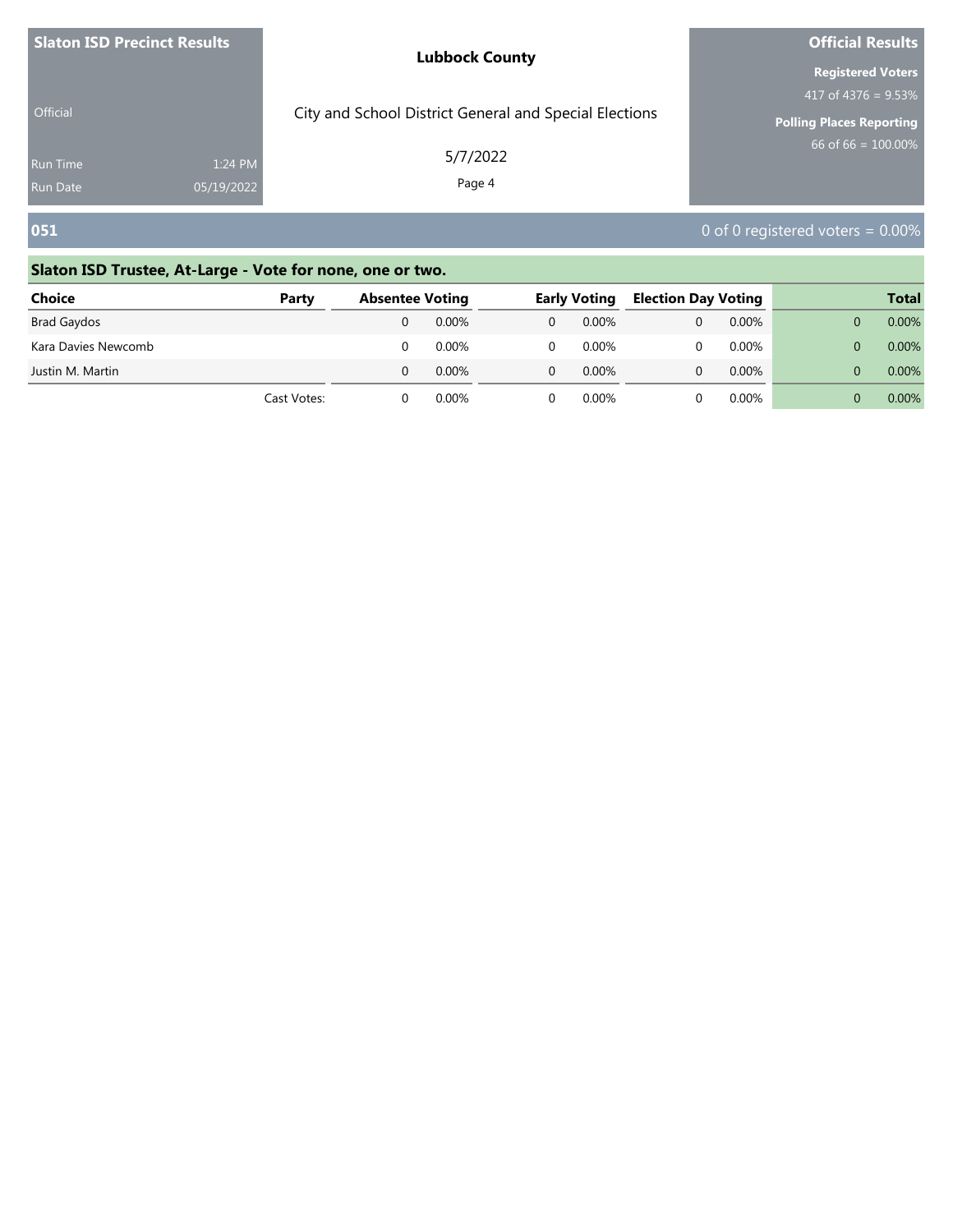| <b>Slaton ISD Precinct Results</b> |            | <b>Lubbock County</b>                                              | <b>Official Results</b><br><b>Registered Voters</b>                               |
|------------------------------------|------------|--------------------------------------------------------------------|-----------------------------------------------------------------------------------|
| Official<br><b>Run Time</b>        | 1:24 PM    | City and School District General and Special Elections<br>5/7/2022 | 417 of $4376 = 9.53\%$<br><b>Polling Places Reporting</b><br>$66$ of 66 = 100.00% |
| <b>Run Date</b>                    | 05/19/2022 | Page 5                                                             |                                                                                   |
| <b>LYN02</b>                       |            |                                                                    | 0 of 19 registered voters = $0.00\%$                                              |

| <b>Choice</b>       | Party       | <b>Absentee Voting</b> |          | <b>Early Voting</b> | <b>Election Day Voting</b> |          | <b>Total</b> |
|---------------------|-------------|------------------------|----------|---------------------|----------------------------|----------|--------------|
| Brad Gaydos         |             |                        | 0.00%    | 0.00%               |                            | 0.00%    | 0.00%        |
| Kara Davies Newcomb |             |                        | $0.00\%$ | $0.00\%$            |                            | $0.00\%$ | 0.00%        |
| Justin M. Martin    |             |                        | 0.00%    | 0.00%               |                            | $0.00\%$ | 0.00%        |
|                     | Cast Votes: |                        | 0.00%    | 0.00%               |                            | 0.00%    | 0.00%        |